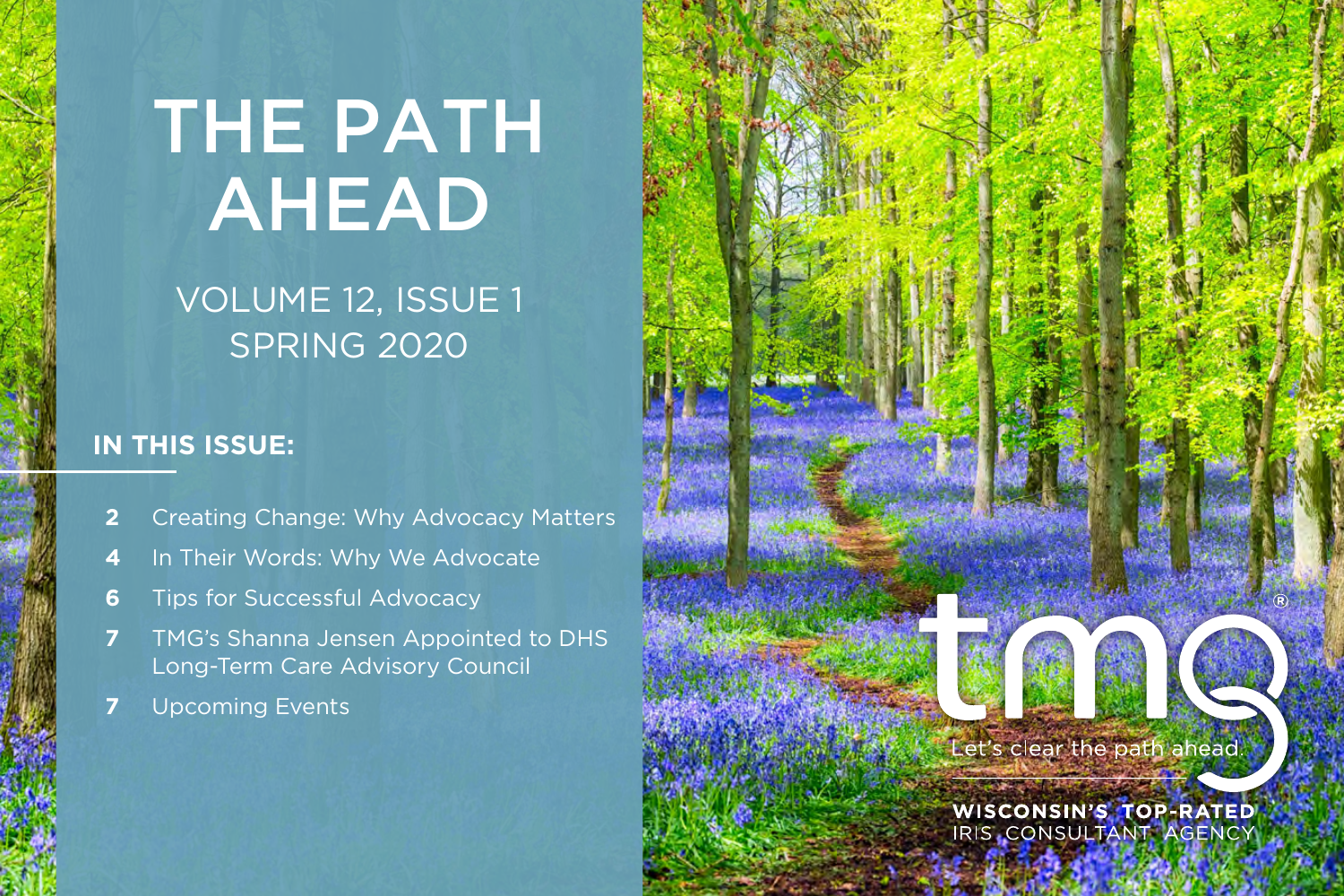### <span id="page-1-0"></span>**CREATING CHANGE:** WHY ADVOCACY MATTERS

We all deserve the chance to be heard, to have others know that we are capable, and that we know what's best for ourselves. We deserve to have our needs met and to live a self-determined life full of inclusion. Unfortunately, these things don't always come easy.

Throughout history, many people with disabilities have had to fight hard for their rights and their choice to live in inclusive communities. These self-advocates have helped pass important laws, like the Americans with Disabilities Act (ADA), which states that everyone has a right to reasonable accommodations and access to public spaces. Advocates have also fought against legislation that would have taken away their choice, such as when the IRIS program was in danger of being replaced.

"Almost every big, important, good thing that has happened in the disability field has happened because self-advocates and their allies have pushed hard to get it," says Lynn Breedlove, former Executive Director of Disability Rights Wisconsin. "People didn't give up. They stayed with it and they succeeded."

For over 30 years, Lynn, who also serves as cochair of Wisconsin's Long-Term Care Coalition, has seen how self-advocates have played a major role in bringing about progress for disability rights. By daring to use their voices, self-advocates have broken down barriers and have increased inclusion. It's important work that effects all of us.

Some people might believe that in order to be a self-advocate, you have to spend a lot of time doing advocacy work, or that you need special skills and training. However, Lynn believes that anyone can be a self-advocate.

"I think there are a lot of people who feel like, 'Oh, I'm really busy. I don't



*A group of self-advocates at the Wisconsin State Capital during a past Disability Advocacy Day. This year's Disability Advocacy Day is March 24th, 2020. Photo Courtesy of WI BPDD.*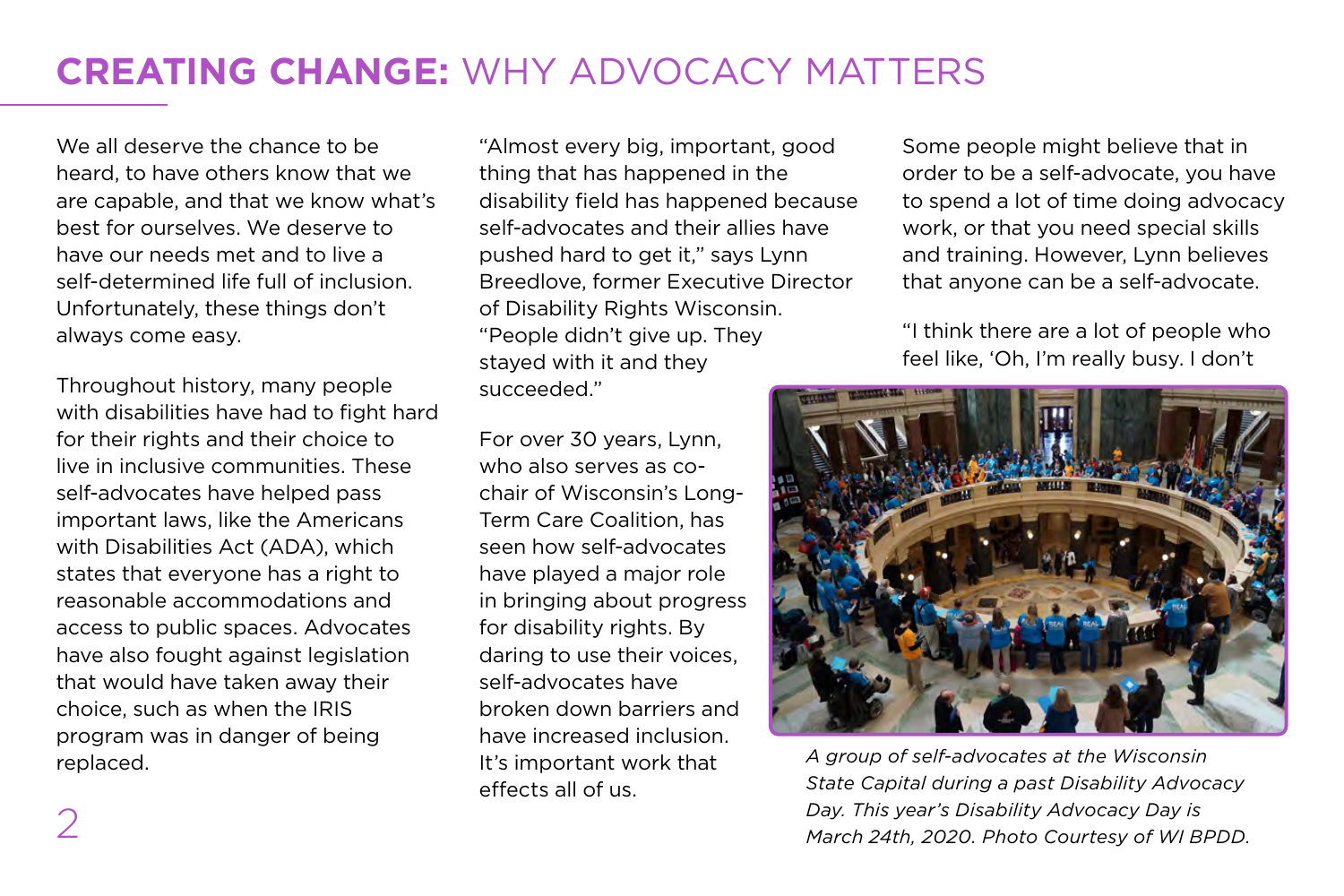have any space to put on an advocacy hat.' I think that's not true," says Lynn. "There are a lot of advocacy actions you can take that aren't that hard."

One of the easiest and fastest ways to advocate is to simply email or call your elected officials – at the local, state or national level – to let them know what issues are on your mind. You don't need to know a lot about government or different policies – simply let your elected official know what matters to you and how they can help change things.

When you email or call your elected official, have bullet points ready for the issues you'd like to talk with them about. It can be hard to ask others for the things that are important to you, such as better transportation options or more employment opportunities. As a self-advocate, you'll need to let your elected officials know why these topics matter to you, how they affect your life and what you'd like them to do to make things better.

Lynn says that not a lot of people take the time to voice their needs. So, by advocating for yourself, you're speaking up for many people with disabilities. For people who might be worried that their elected officials won't want to hear from them, Lynn says that self-advocates are often

pleasantly surprised to learn that elected officials are happy to meet in person to learn about the issues and how they can help. In fact, your opinions on how to improve the lives of people with disabilities could have a big impact on the things your elected officials do.

"Assume that your legislator is a blank slate on disability issues," says Lynn. "What do you want to write on that slate?"

Besides getting in touch with your state or federal elected officials, Lynn also suggests learning about local councils and committees involved in housing and transportation, and Aging and Disability Resource Center (ADRC) boards. You can find out when these different local groups are holding meetings that are open to public comment, so that you can share your thoughts to help them develop better policies and services for people with disabilities.

Finally, remember that you don't have to advocate alone – you can always ask your family, friends and other selfadvocates to join you on your advocacy journey. And no matter what you're doing to advocate, remember you're making a difference in trying to create a more inclusive community where everyone's voice can be heard!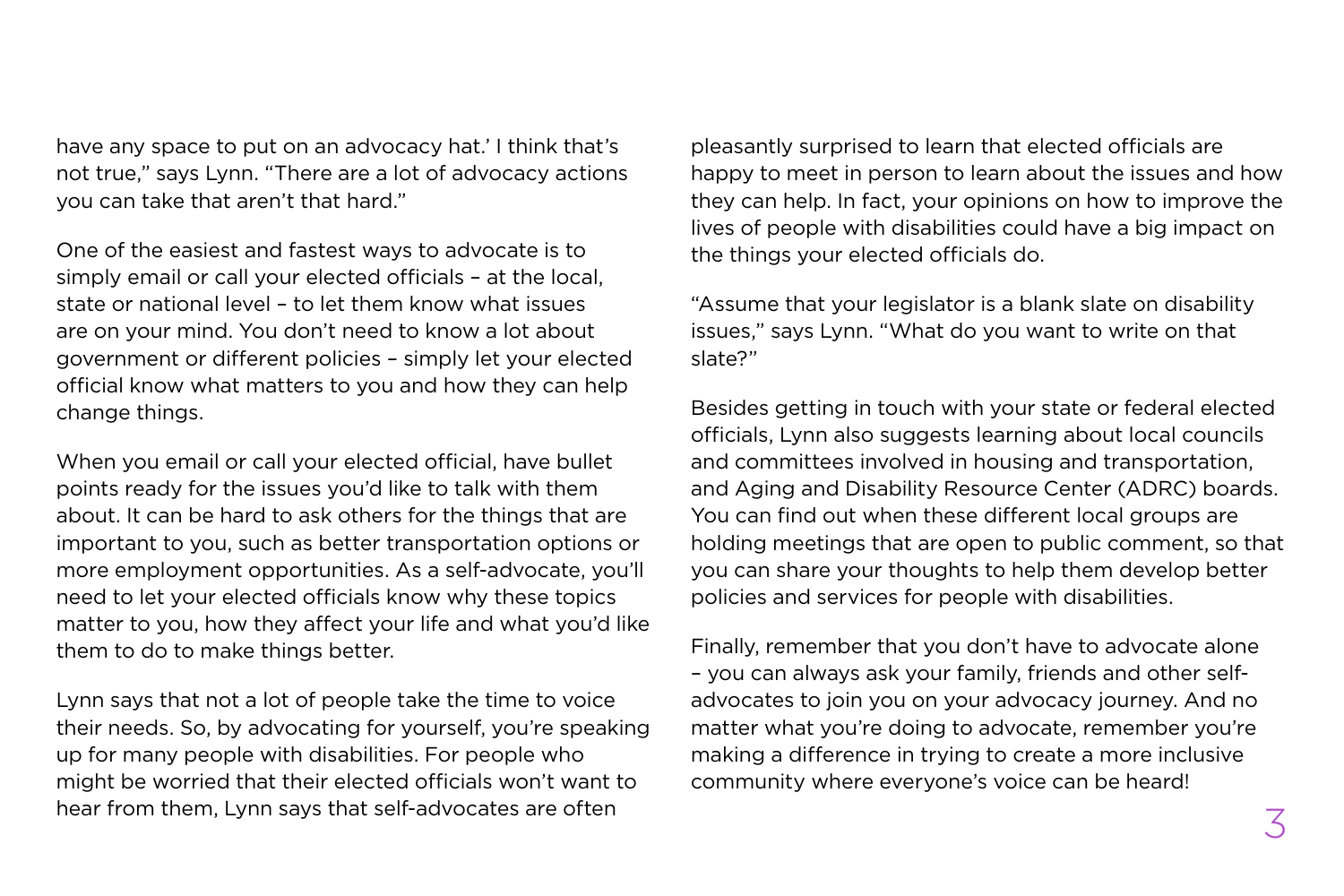### <span id="page-3-0"></span>**IN THEIR WORDS:** WHY WE ADVOCATE

Find out why being a self-advocate is important to some of the people who choose TMG. **Thank you to everyone who shared their stories with us!**



#### **Hayley Waalen** *Somerset*

Advocacy: Getting Back Her Right to Vote

Hayley knows that everyone's vote matters. However, when her mom Traci filled out guardianship papers for Hayley, Traci accidently checked the box that took away Hayley's right to vote. Not about to let an error on a form stand in their way, Hayley and her mom went to court to get Hayley's right to vote back. Traci says Hayley was a great self-advocate.

**"Haley smiled and sat tall. She explained to the judge how excited she was to vote, and that she understood the voting process. The judge told her he was thrilled to give Haley back her right to vote!"**



**Jason Endres** *Eau Claire*

Advocacy: Eau Claire Aging & Disability Resource Center (ADRC)

Board; President of People First Wisconsin; Partners in Policymaking; Independent Living Council; Rehabilitation Council; Governor's Taskforce on Caregiving

Jason believes in the good that advocacy work brings. Over the years, he's given his time and talents to advocating with others, and asking his local, state and federal representatives to listen to his concerns. What keeps him going is knowing his advocacy will make the world a better place.

**"I advocate for a better future for people with disabilities. My hope is people with disabilities won't have the same struggles as we do today."**



**Rosie Bartel**  *Chilton*

Advocacy: Global Patient & Family Advisory Board of the Beryln Institute; UW

School of Medicine Infectious Disease Patient Coordinator; Patient-Centered Outcomes Research Institute (PCORI) Ambassador; National Quality Forum (NQF) Patient-Reported Outcomes Committee, TMG Citizen Advisory Council; and many more!

Rosie turned her past experiences into a life dedicated to advocacy. After having her right leg amputated because of an uncontrolled infection, Rosie began advocating to protect patients from infectious diseases. Rosie knows there's power in numbers, and believes that by working together we can make big changes.

**"Advocates need to think outside the box when it comes to solving challenges. They can help other advocates do that."**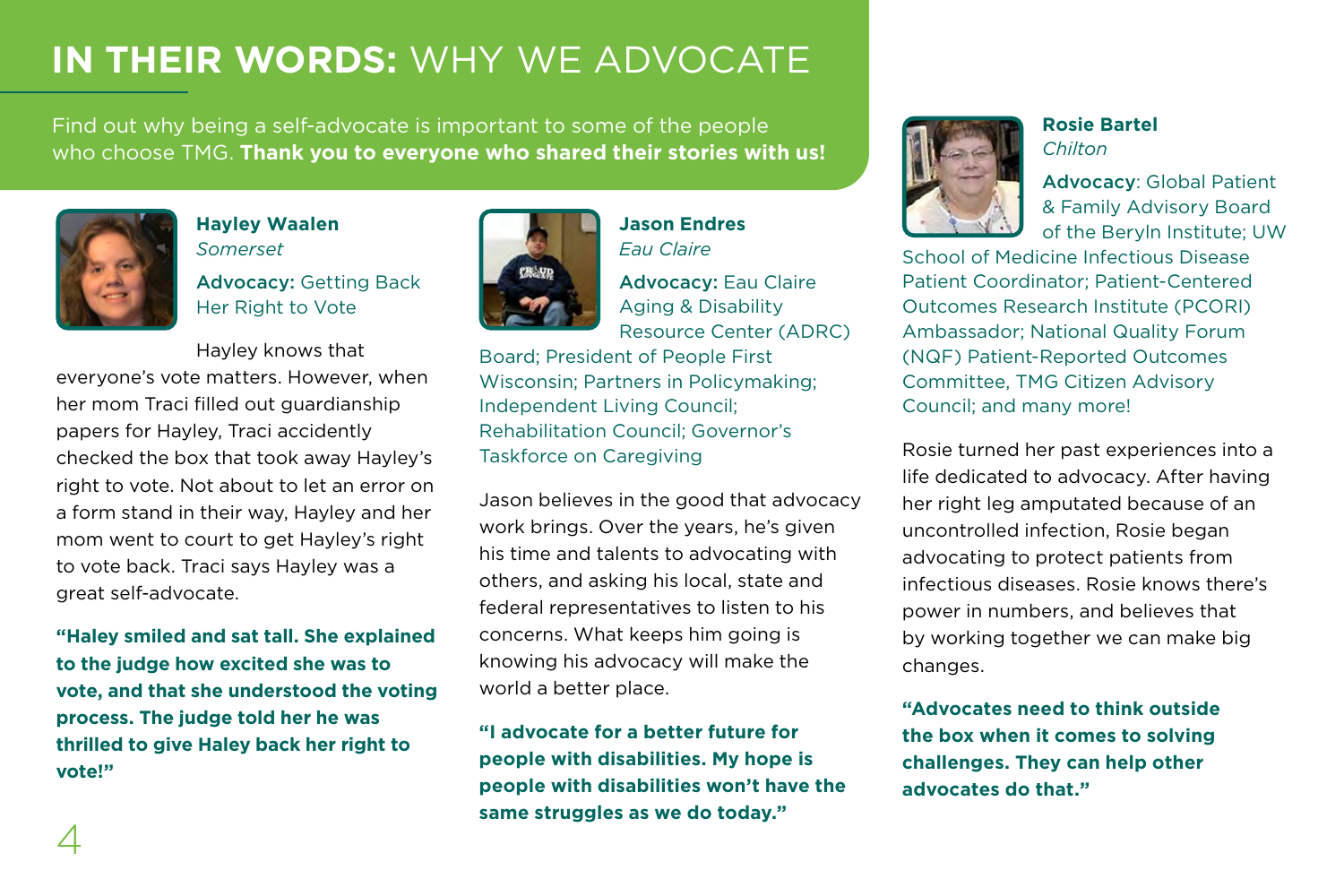

*Sturgeon Bay* Advocacy: Partners in Policymaking;

WI Youth Leadership Forum; President of People First Wisconsin; TMG Citizen Advisory Council

Marie began as a self-advocate during high school when she asked the school to install an accessible door. Since then, Marie has been a leader in various advocacy organizations, including being President of People First Wisconsin. She also advocates for herself every day by self-directing with IRIS. Marie believes everyone deserves to be heard.

**"It's ok to put yourself out there or to find someone who can support you all the way. If you don't, who will?"**



**Pam Devuyst** *Kenosha*

Advocacy: Kenosha County ADRC Board;

Kenosha Transit Commission; President of Kenosha Area Services Disability Group; Partners in Policymaking; Campaign Volunteer for Political Candidates

Pam stays active by attending advocacy meetings, and by calling and visiting the mayor and the governor about the issues that matter to her. Pam is dedicated to fighting for issues that affect us all, like transportation, education and accessibility.

**"My advocacy is important to me because it allows me to keep my independence, and lets others keep their independence as well."**



**Anntrice Brown** *Milwaukee* Advocacy: Milwaukee Task Force; State

Rehabilitation Commission; ADAPT: Free Our People

Anntrice is a highly active advocate who uses her fighting spirit to promote disability rights. Anntrice has marched and spoken at protests, and writes letters to her legislators. She believes in the power of advocacy, and encourages others to join in.

**"Be true to your advocacy," says Anntrice. "Be serious and have a passion for it. Understand it's a tedious, slow-progressing fight. You need to be patient and not give up. It is a worthy cause."**

**Ramsey Lee** *Hudson*

Advocacy: Governor's Committee

for People with Disabilities; Wisconsin Rehabilitation Council; St. Croix County Disability Alliance

Ramsey is a voice for change. He shares his experiences and opinions with policymakers to improve the lives of people with disabilities. Ramsey knows there are a lot of ways to fight for disability rights, and he encourages all of us to let our advocacy light shine.

**"Everyone has a unique gift to give society. If you're passionate about something, then go for it!"**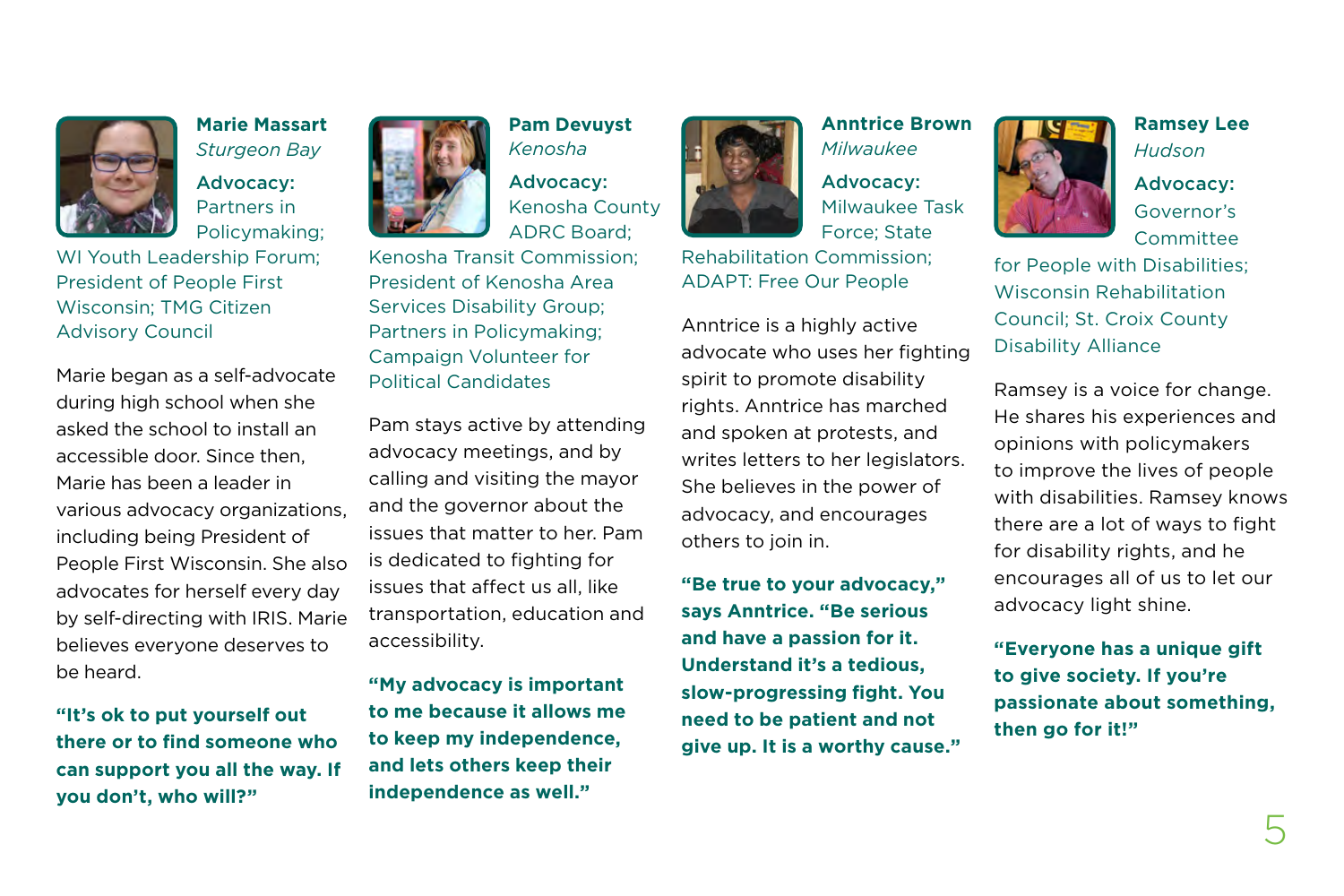

#### **Ready to start your self-advocacy journey? Lynn Breedlove, former Executive Director of Disability Rights Wisconsin, shares these tips to help you be a strong advocate!**

- **Be Bold:** Don't be afraid to politely ask for what you really want. Things will only change if you let people know what you need.
- **Share the Key Points of Your Story:** When you get the opportunity to tell your story, you may only have a couple of minutes to share why your issue matters. So, make your time count! In as few words as possible, tell what issues are important to you and how they affect your life. Finally, tell what you hope will be done about these issues, and how these changes would make your life better.
- **Build Relationships with Your Representatives:** The more you contact your elected officials whether by email or phone – the more they get to know you and you get to know them. This will make them more likely to remember you and be willing to support your ideas.

**We don't always get what we want on the first try, and change takes time. So, don't give up – that's how progress is made!**



6

### **HOW CAN I GET MORE INVOLVED?**

Are you looking for advocacy resources? We've made a list of fantastic organizations that can connect you with other self-advocates and provide you with great resources. To find these website links, visit **[tmgwisconsin.com/advocacy](http://tmgwisconsin.com/advocacy)**. Good luck with your advocacy efforts!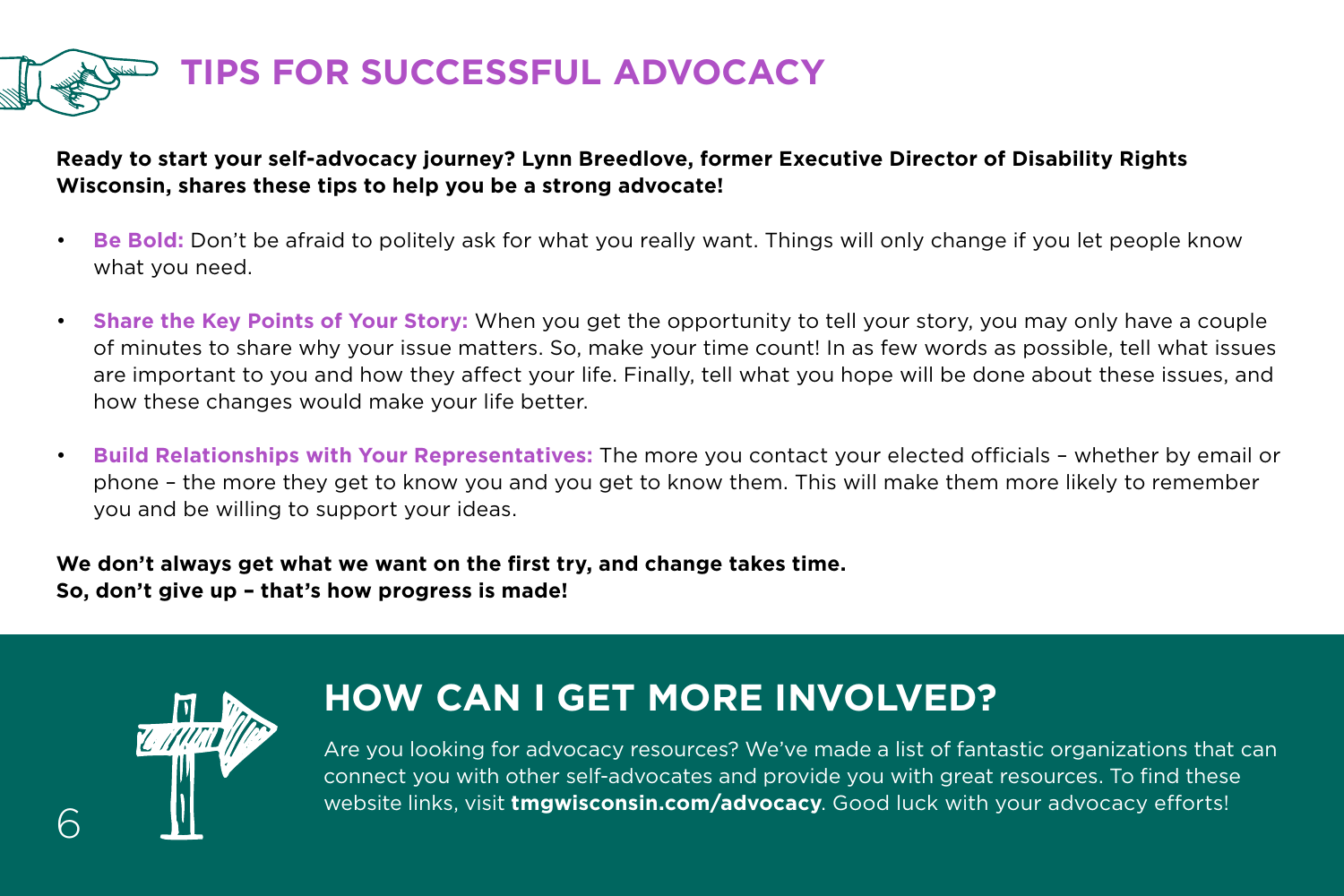<span id="page-6-0"></span>

### **TMG'S SHANNA JENSEN APPOINTED TO DHS LONG-TERM CARE ADVISORY COUNCIL**

TMG is proud to announce that Shanna Jensen, President of TMG, was appointed to a threeyear term on the Wisconsin Department of Health Services Long-Term Care Advisory Council (LTCAC). The mission of the LTCAC is to advise the Department on long-term care issues, such as:

- Better understanding the needs of people using long-term care.
- Improving the overall quality of services.
- Finding ways to address the shortage of direct care workers.
- Keeping people who have long-term care needs safe and healthy in their communities.

As a representative of TMG, Shanna will be a voice for the people who choose self-direction in IRIS and those who support them.

"I'm excited and honored to join this impressive group of advocates, providers and other stakeholders. Together, we can look for opportunities to have positive influence on the issues that impact many of Wisconsin's citizens."

To learn more about the LTCAC, visit **[wcltc.wisconsin.gov](http://wcltc.wisconsin.gov)**.





**Autism Society of Wisconsin Conference**  *April 11-13, 2020* | Kalahari Resort Wisconsin Dells, WI

**Circles of Life Conference** *May 7-8, 2020* | Wilderness Resort Wisconsin Dells, WI

**Wisconsin Alzheimer's Association Conference** *May 3-5, 2020* | Kalahari Resort Wisconsin Dells, WI

**Wisconsin Employment First Conference** *May 19, 2020* | Kalahari Resort Wisconsin Dells, WI

**Wisconsin Summer Inclusion Institute** *July 27-29, 2020* | Westwood Conference Center

Wausau, WI

7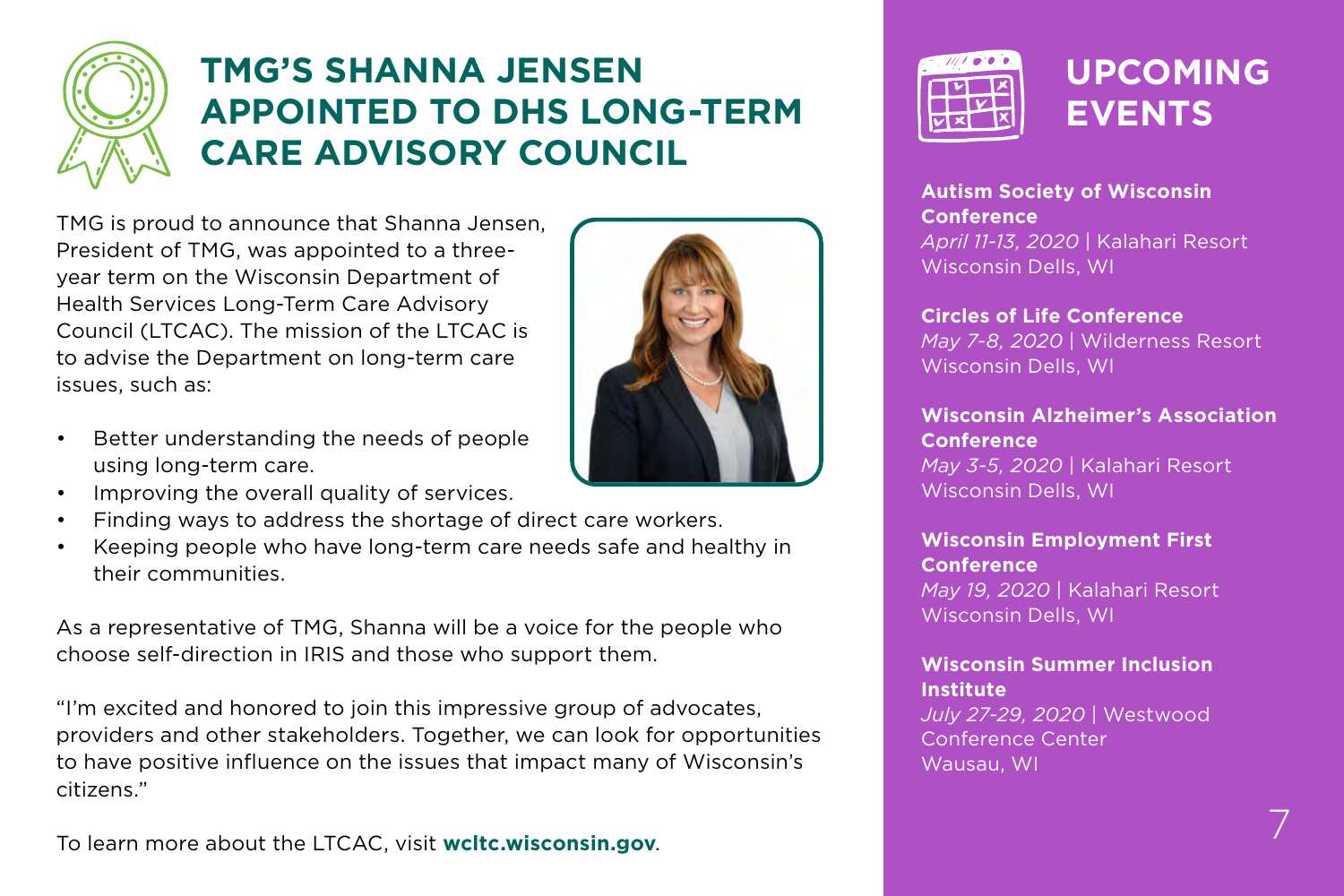

one south pinckney street, suite 320 madison, wisconsin 53703 (844) 864-8987 [info@tmgwisconsin.com](mailto:info%40tmgwisconsin.com?subject=) [tmgwisconsin.com](http://tmgwisconsin.com)

PRST STD US POSTAGE PAID MADISON WI PERMIT #2783



For information about the TMG IRIS Consultant Agency, visit: **[tmgwisconsin.com](http://www.tmgwisconsin.com/)** or **[facebook.com/TMGWisconsin](http://facebook.com/tmgwisconsin)**. Or call our toll-free number: (844) 864-8987.

\*Wisconsin Department of Health Services Options Scorecard data for IRIS Consultant Agencies, July 2019